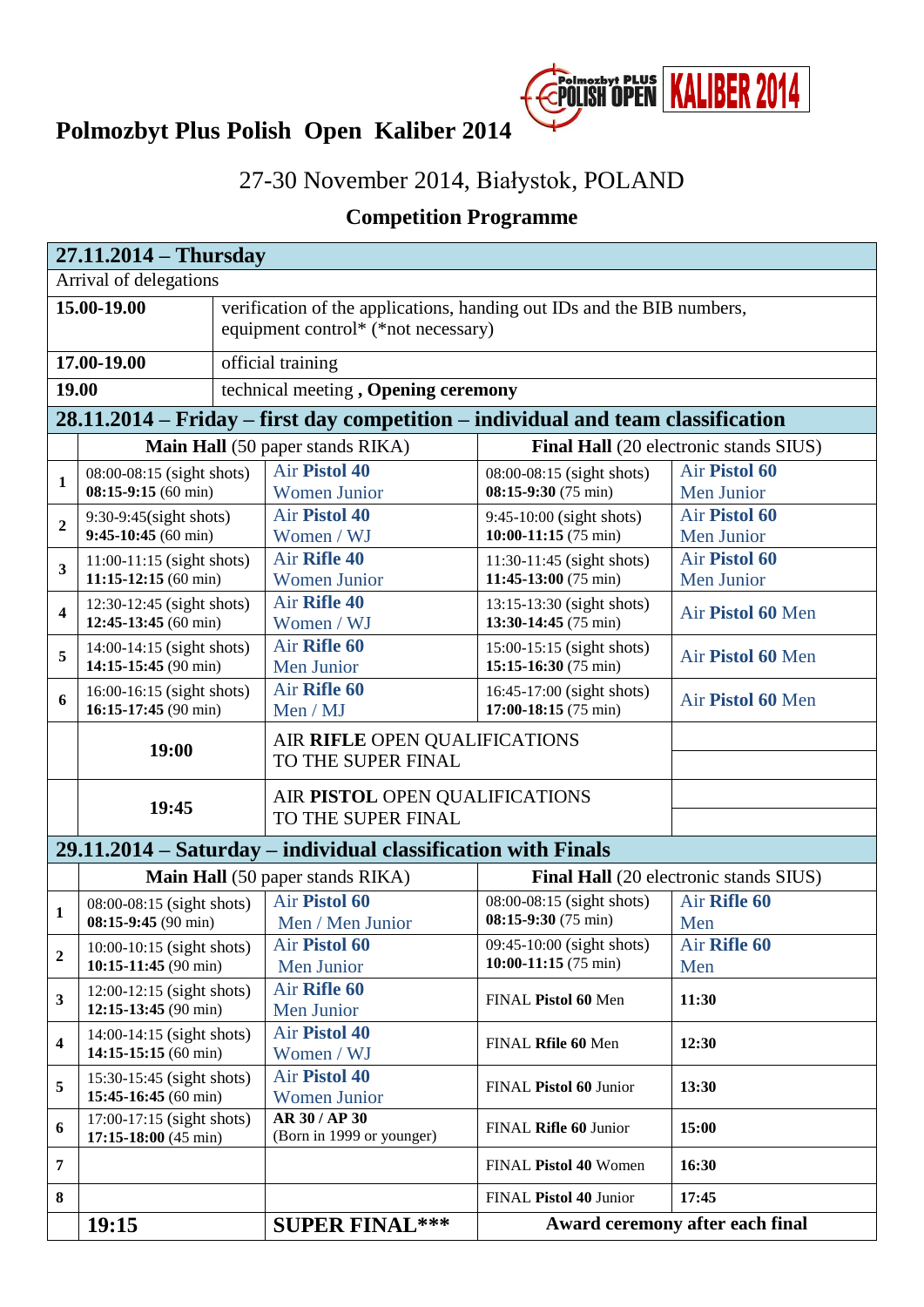|                                  | 30.11.2014 – Sunday - individual classification with Finals                    |                                                                                                                                                                                                                                                                                                                                                                                                                                                                                                                                                                                                                                                                                                                                                                                                                                                                                    |                                                           |                                 |  |  |  |
|----------------------------------|--------------------------------------------------------------------------------|------------------------------------------------------------------------------------------------------------------------------------------------------------------------------------------------------------------------------------------------------------------------------------------------------------------------------------------------------------------------------------------------------------------------------------------------------------------------------------------------------------------------------------------------------------------------------------------------------------------------------------------------------------------------------------------------------------------------------------------------------------------------------------------------------------------------------------------------------------------------------------|-----------------------------------------------------------|---------------------------------|--|--|--|
| Main Hall (50 paper stands RIKA) |                                                                                |                                                                                                                                                                                                                                                                                                                                                                                                                                                                                                                                                                                                                                                                                                                                                                                                                                                                                    | Final Hall (20 electronic stands SIUS)                    |                                 |  |  |  |
| 1                                | 08:00-08:15 (sight shots)<br>$08:15-9:15(60 \text{ min})$                      | Air Rifle 40<br><b>Women Junior</b>                                                                                                                                                                                                                                                                                                                                                                                                                                                                                                                                                                                                                                                                                                                                                                                                                                                | 08:00-08:15 (sight shots)<br>$08:15-9:05(50 \text{ min})$ | Air Rifle 40<br>Women           |  |  |  |
| $\overline{c}$                   | 9:30-9:45(sight shots)<br>$9:45-10:45(60 \text{ min})$                         | Air Rifle 40<br><b>Women Junior</b>                                                                                                                                                                                                                                                                                                                                                                                                                                                                                                                                                                                                                                                                                                                                                                                                                                                | 09:20-9:35 (sight shots)<br>$9:35-10:25(50 \text{ min})$  | Air Rifle 40<br>Women           |  |  |  |
|                                  | 11:15                                                                          | <b>ANSCHUTZ CUP</b>                                                                                                                                                                                                                                                                                                                                                                                                                                                                                                                                                                                                                                                                                                                                                                                                                                                                | FINAL Rifle 40Women                                       | 12:15                           |  |  |  |
|                                  |                                                                                |                                                                                                                                                                                                                                                                                                                                                                                                                                                                                                                                                                                                                                                                                                                                                                                                                                                                                    | FINAL Rifle 40 Junior                                     | 13:00                           |  |  |  |
|                                  |                                                                                |                                                                                                                                                                                                                                                                                                                                                                                                                                                                                                                                                                                                                                                                                                                                                                                                                                                                                    |                                                           | Award ceremony after each final |  |  |  |
|                                  | ATTENTION – depending on the number of applications the program may be changed |                                                                                                                                                                                                                                                                                                                                                                                                                                                                                                                                                                                                                                                                                                                                                                                                                                                                                    |                                                           |                                 |  |  |  |
|                                  | <b>Applications</b>                                                            | Team classification without division on age category<br>Group and personal applications should be sent on email: uks.kaliber@wp.pl<br>Preliminary Entry Form - before 3th November 2014<br>Final Entry Form - before 17th November 2014<br><b>Hotel Reservation Form before 17th November 2014</b><br>for more information contact: phone/fax. +48 85 874 98 16<br>Contact person: Adam Pogorzelski<br>mobile: +48 509669237 (English / Polish)<br>adampogorzelski88@gmail.com<br>Teams applications before 17th November 2014 (cost 15 Euro per team)<br><b>ATTENTION!</b><br>In case when a person has applied for the competition but will not arrive,<br>the club / federations is obliged to pay penalty for this person.<br>For a competitor: the participation fees for both competitions and the first<br>night for non show. For other person - only the first hotel day. |                                                           |                                 |  |  |  |
| <b>Prizes</b>                    |                                                                                | *** In Super Final: the First Prize is a Car*<br>$\bullet$<br>prizes for the competitors who are qualified the SUPERFINAL<br>Air Rifle Anschutz 8002 S2 - prize in Anschutz CUP<br>1-st – team classification ( $1st$ place: CUP, $1st$ -3 <sup>rd</sup> place: team medals,<br>diplomas, prizes)<br>2-nd, 3-rd competitions day: medals, diplomas<br>*The 1st Prize winner is allowed to receive it only after paying the 10% tax of<br>its value. * Instead of Car the winner can get 5000 Euro in cash.                                                                                                                                                                                                                                                                                                                                                                         |                                                           |                                 |  |  |  |
|                                  | <b>Fees, accommodation and</b>                                                 | The participants pay all the expenses of the travel, accommodation, entry fees,                                                                                                                                                                                                                                                                                                                                                                                                                                                                                                                                                                                                                                                                                                                                                                                                    |                                                           |                                 |  |  |  |
|                                  | alimentation                                                                   | ect. The referees and staff honorarium, as well as all expenses connected to the                                                                                                                                                                                                                                                                                                                                                                                                                                                                                                                                                                                                                                                                                                                                                                                                   |                                                           |                                 |  |  |  |
|                                  |                                                                                | technical equipment and prizes are covered by the Organizer.                                                                                                                                                                                                                                                                                                                                                                                                                                                                                                                                                                                                                                                                                                                                                                                                                       |                                                           |                                 |  |  |  |
|                                  | <b>Entry fees:</b>                                                             | 50 Euro per shooter (for two days competitions and 4 series will be include to<br>eliminations for SUPERFINAL),<br>15 Euro per Team,<br>$10 Euro - coach$ <i>accreditations</i>                                                                                                                                                                                                                                                                                                                                                                                                                                                                                                                                                                                                                                                                                                    |                                                           |                                 |  |  |  |